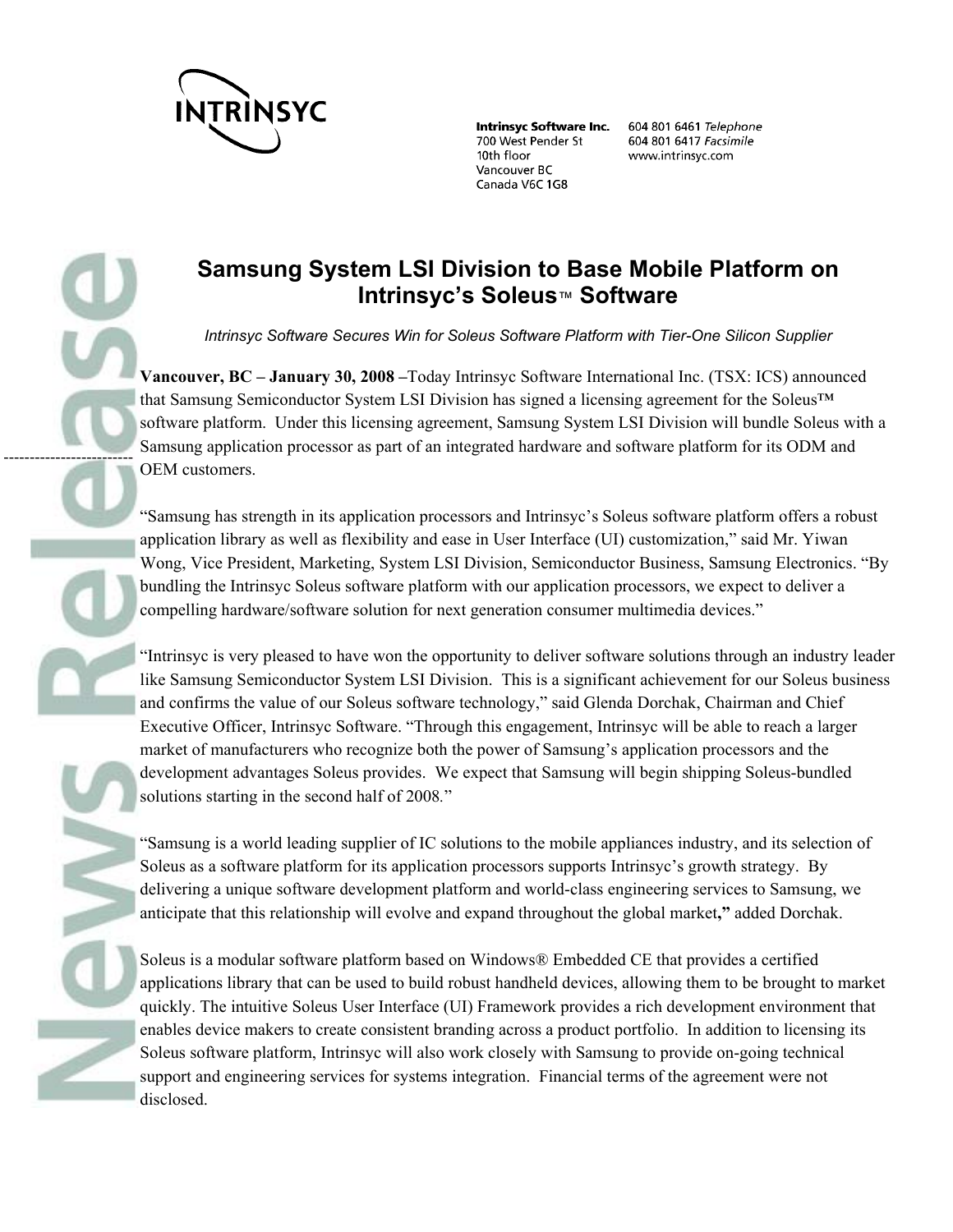

**Intrinsyc Software Inc.** 700 West Pender St 10th floor Vancouver BC Canada V6C 1G8

604 801 6461 Telephone 604 801 6417 Facsimile www.intrinsyc.com

## **About Intrinsyc Software International, Inc.**

Intrinsyc provides wireless software solutions that enable next-generation handheld products, including mobile handsets, smart phones and converged devices. The company's software products, engineering services, and years of expertise help device makers, service providers, and silicon providers deliver compelling wireless products with faster time-to-market and improved development cost. Intrinsyc is the licensor of the Soleus™ platform based on Windows® Embedded CE for consumer handset development. Intrinsyc is a Microsoft® Windows Embedded Gold Partner, the 2007 Windows Embedded Excellence Award winner for Systems Integrator, and a Symbian Platinum Partner. Intrinsyc is publicly traded on the Toronto Stock Exchange (symbol: ICS) and headquartered in Vancouver, Canada with regional offices in the United States, United Kingdom, Taiwan and Barbados. www.intrinsyc.com

Intrinsyc and Intrinsyc logo are registered trademarks, and Soleus and Soleus logo are trademarks in Canada, the European Community and the U.S.A. of Intrinsyc Software International, Inc. All other marks are the trademarks of the respective owners and are hereby acknowledged.

### **Forward Looking Statements**

This press release contains statements, which to the extent that they are not recitations of historical fact may constitute forward-looking information. Such forward-looking statements may include financial and other projections as well as statements regarding the Company's future plans, objectives, performance, revenues, growth, profits, operating expenses or the Company's underlying assumptions. The words "may", "would", "could", "will", "likely", "expect", "anticipate", "intend", "plan", "forecast", "project", "estimate" and "believe" or other similar words and phrases are intended to identify forward-looking statements. Estimates made regarding future results assume the Company will continue to generate business for its engineering services at historical rates. If demand for the Company's services declines, or demand for engineering services declines generally, revenue will be further affected.Additionally, any statements made pertaining to growth potential within a specific geographical region are made based upon current knowledge and understanding of the market environments and are subject to the risks and uncertainties applicable to each market region and the probability of adopting Intrinsyc's technology and/or utilizing the Company's engineering services. Persons reading this press release are cautioned that such statements are only predictions, and that the Company's actual future results or performance may be materially different.

Such forward-looking statements involve known and unknown risks, uncertainties and other factors, which may cause actual results to differ materially from those expressed or implied by such forward-looking statements. These risks and uncertainties include the risk factors set out in the Company's Annual Information Form.

The Company disclaims any intention or obligation to update or revise forward-looking information, whether as a result of new information, future events or otherwise.